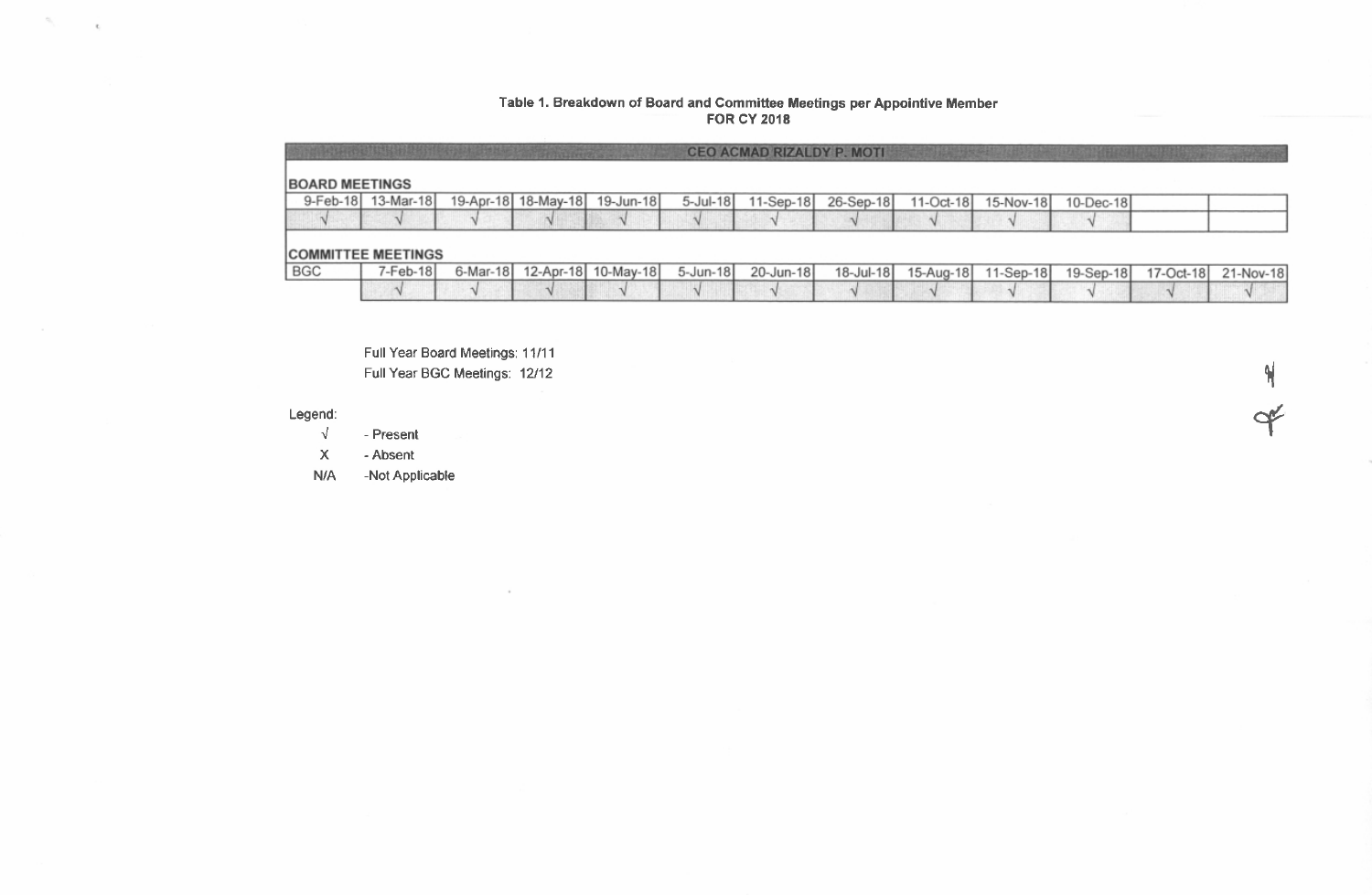|                       |                    |  |                               | <b>TRUSTEE PEDRITO G. ANGELIES</b> |  |                     |           |  |
|-----------------------|--------------------|--|-------------------------------|------------------------------------|--|---------------------|-----------|--|
| <b>BOARD MEETINGS</b> |                    |  |                               |                                    |  |                     |           |  |
|                       | 9-Feb-18 13-Mar-18 |  | 19-Apr-18 18-May-18 19-Jun-18 | 5-Jul-18 11-Sep-18 26-Sep-18       |  | 11-Oct-18 15-Nov-18 | 10-Dec-18 |  |
|                       |                    |  |                               |                                    |  |                     |           |  |
|                       |                    |  |                               |                                    |  |                     |           |  |

#### **COMMITTEE MEETINGS**

**ALCOHOL:** 

 $\sim$ 

| <b>BAC</b> | 19-Jan-18 |  |  | 7-Feb-18 27-Feb-18 22-Mar-18 10-May-18 20-Jun-18 18-Jul-18 16-Aug-18 19-Sep-18 17-Oct-18 21-Nov-18 |  |  |  |
|------------|-----------|--|--|----------------------------------------------------------------------------------------------------|--|--|--|
|            |           |  |  |                                                                                                    |  |  |  |

| <b>BGC</b> | '-Feb-18l |  | 6-Mar-18 12-Apr-18 10-May-18 | $5 - Jun-18$ | $20 - Jun-18$ | 18-Jul-18 |  | 19-Sep-18 | 17-Oct-18 | 21-Nov-18 |
|------------|-----------|--|------------------------------|--------------|---------------|-----------|--|-----------|-----------|-----------|
|            |           |  |                              |              |               |           |  |           |           |           |

| <b>BRCC</b> |     |     |     |     | 13-Feb-18 16-Mar-18 13-Apr-18 25-Apr-18 6-Jun-18 19-Jul-18 16-Aug-18 19-Sep-18 18-Oct-18 22-Nov-18 |  |  |  |
|-------------|-----|-----|-----|-----|----------------------------------------------------------------------------------------------------|--|--|--|
|             | N/A | N/A | N/A | N/A |                                                                                                    |  |  |  |

 $\frac{1}{2}$ 

 ${\bm \phi}$ 

Full Year Board Meetings: 11/11 Full Year BAC Meetings: 11/11 Full Year BGC Meetings: 12l12 Full Year BRCC Meetings: 5/5

# Legend:

 $\sqrt{}$ - Present

X - Absent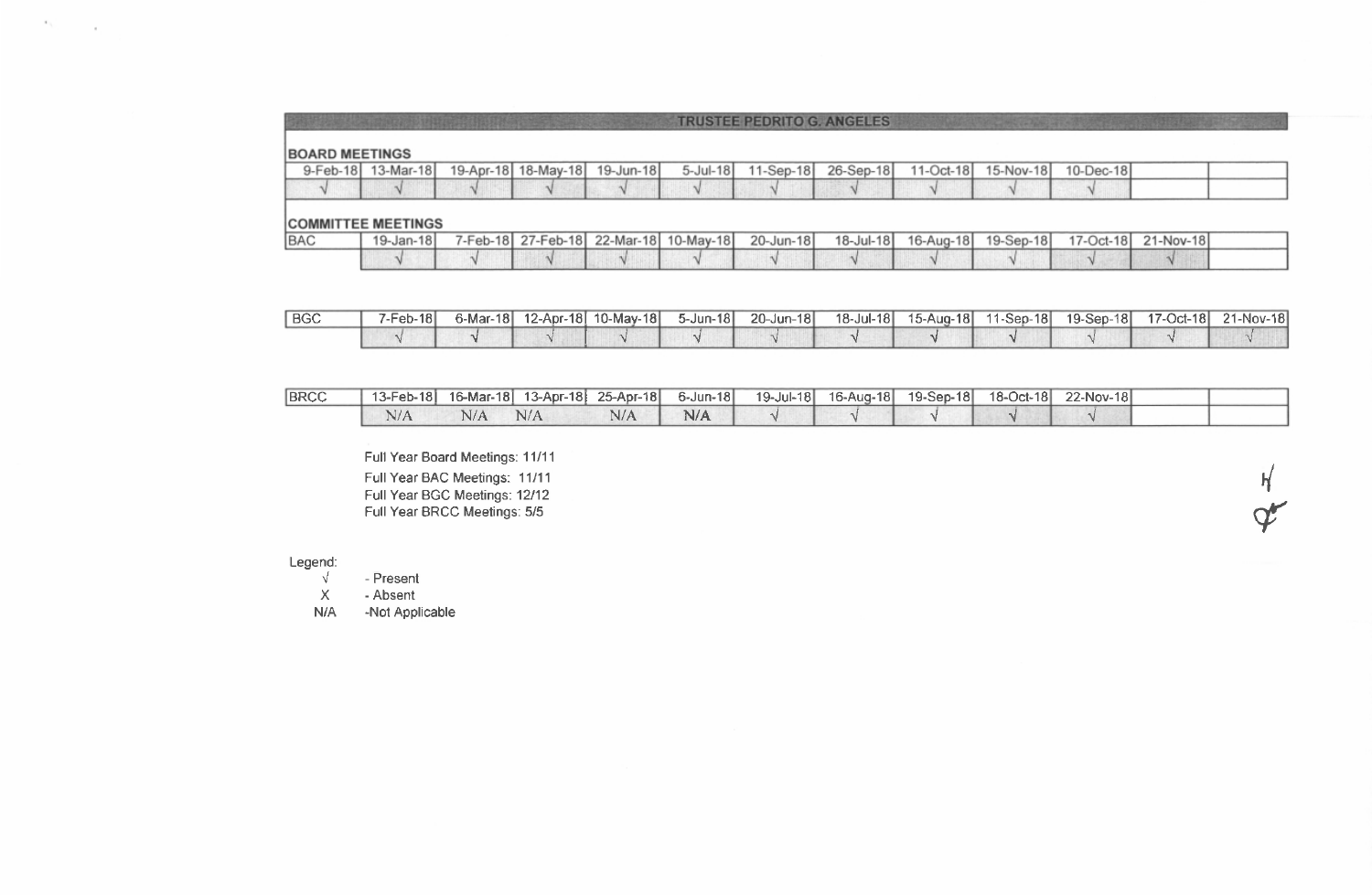|                       |                           |          |                     |                     |                 | <b>TRUSTEE MYLAH R. ROQUE.</b> |           |           |             |           |           |           |
|-----------------------|---------------------------|----------|---------------------|---------------------|-----------------|--------------------------------|-----------|-----------|-------------|-----------|-----------|-----------|
| <b>BOARD MEETINGS</b> |                           |          |                     |                     |                 |                                |           |           |             |           |           |           |
| 9-Feb-18              | $13-Mar-18$               |          | 19-Apr-18 18-May-18 | 19-Jun-18           | $5 -$ Jul $-18$ | $11-Sep-18$                    | 26-Sep-18 | 11-Oct-18 | 15-Nov-18   | 10-Dec-18 |           |           |
| $\overline{v}$        |                           |          |                     |                     |                 |                                |           |           | v           |           |           |           |
|                       |                           |          |                     |                     |                 |                                |           |           |             |           |           |           |
|                       | <b>COMMITTEE MEETINGS</b> |          |                     |                     |                 |                                |           |           |             |           |           |           |
| <b>BGC</b>            | $7-Feb-18$                | 6-Mar-18 |                     | 12-Apr-18 10-May-18 | 5-Jun-18        | 20-Jun-18                      | 18-Jul-18 | 15-Aug-18 | $11-Sep-18$ | 19-Sep-18 | 17-Oct-18 | 21-Nov-18 |
|                       |                           |          |                     |                     |                 |                                |           |           |             |           | v<br>∧    |           |
|                       |                           |          |                     |                     |                 |                                |           |           |             |           |           |           |

| <b>BAC</b> | $19 - Jan - 18$ |  | 7-Feb-18 27-Feb-18 22-Mar-18 10-May-18 | $20 - Jun-18$ | $18 - Ju - 18$ |  | 17-Oct-18 | 21-Nov-18 |  |
|------------|-----------------|--|----------------------------------------|---------------|----------------|--|-----------|-----------|--|
|            |                 |  |                                        |               |                |  |           |           |  |

| <b>BRCC</b> | 13-Feb-18 |     |     |     | $6$ -Jun-18 | 19-Jul-18 16-Aug-18 | 19-Sep-18 | $18$ -Oct-18 | 22-Nov-18 |  |
|-------------|-----------|-----|-----|-----|-------------|---------------------|-----------|--------------|-----------|--|
|             | N/A       | N/A | N/A | N/A | N/A         |                     |           |              |           |  |

 $\sim$ 

i

lar<br>|

Full Year Board Meetings: 11/11 Full Year BGC Meetings: 11/12 Full Year BAC Meetings: 1 1/11 Full Year BRCC Meetings: 5/5

# Legend:

 $\mathcal{F}^{\mathcal{F}}$  . In the  $\mathcal{F}^{\mathcal{F}}$ 

 $\sqrt{-}$ - Present

 $\mathbf{X}$ - Absent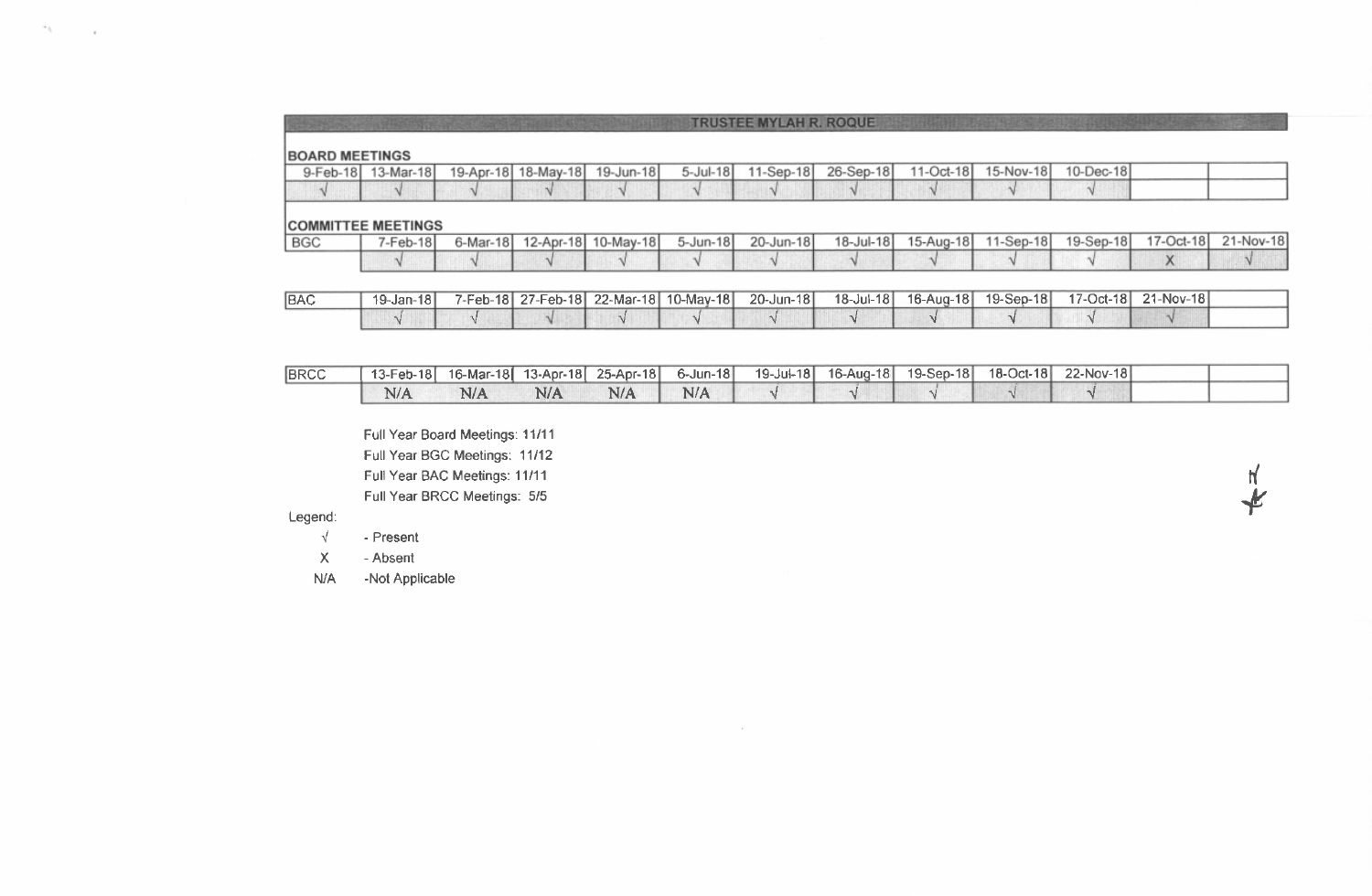|                       |                    |  |                               | <b>TRUSTEE MA. LORELEI C. FAJARDO</b> |  |                               |  |
|-----------------------|--------------------|--|-------------------------------|---------------------------------------|--|-------------------------------|--|
|                       |                    |  |                               |                                       |  |                               |  |
| <b>BOARD MEETINGS</b> |                    |  |                               |                                       |  |                               |  |
|                       | 9-Feb-18 13-Mar-18 |  | 19-Apr-18 18-May-18 19-Jun-18 | 5-Jul-18 11-Sep-18 26-Sep-18          |  | 11-Oct-18 15-Nov-18 10-Dec-18 |  |
|                       |                    |  |                               |                                       |  |                               |  |
|                       |                    |  |                               |                                       |  |                               |  |

### **COMMITTEE MEETINGS**

 $\mathcal{H}_{\mathrm{eff}}$ 

 $\sim$ 

| <b>BIC</b> |  |  | 19-Jan-18 15-Feb-18 16-Mar-18 13-Apr-18 25-Apr-18 6-Jun-18 19-Jun-18 18-Jul-18 15-Aug-18 19-Sep-18 18-Oct-18 22-Nov-18 |  |  |  |
|------------|--|--|------------------------------------------------------------------------------------------------------------------------|--|--|--|
|            |  |  |                                                                                                                        |  |  |  |

| l BGC | $7$ -Feb-18 $\vert$ |  | 6-Mar-18  12-Apr-18  10-May-18 | $5 - Jun-18$ | 20-Jun-181 |  |  | 17-Oct-18 | 21-Nov-181 |
|-------|---------------------|--|--------------------------------|--------------|------------|--|--|-----------|------------|
|       |                     |  |                                |              |            |  |  |           |            |

| <b>BAC</b> | 19-Jan-18 |  | 7-Feb-18 27-Feb-18 22-Mar-18 10-Mav-18 | 20-Jun-18 |  |  | 17-Oct-18 21-Nov-18 |  |
|------------|-----------|--|----------------------------------------|-----------|--|--|---------------------|--|
|            |           |  |                                        |           |  |  |                     |  |

| <b>BRCC</b> |  |  | 13-Feb-18 16-Mar-18 13-Apr-18 25-Apr-18 6-Jun-18 19-Jul-18 16-Aug-18 19-Sep-18 18-Oct-18 22-Nov-18 |     |     |     |     |  |
|-------------|--|--|----------------------------------------------------------------------------------------------------|-----|-----|-----|-----|--|
|             |  |  | N/A                                                                                                | N/A | N/A | N/A | N/A |  |

 $\eta$ 

{

Full Year Board Meetings: 11111 Full Year BIC Meetings: 1212 Full Year BGC Meetings: 12112 Full Year BAC Meetings: 10/11 Full Year BRCC Meetings: 5/5

Legend:

 $\sqrt{ }$ - Presenl

X - Absent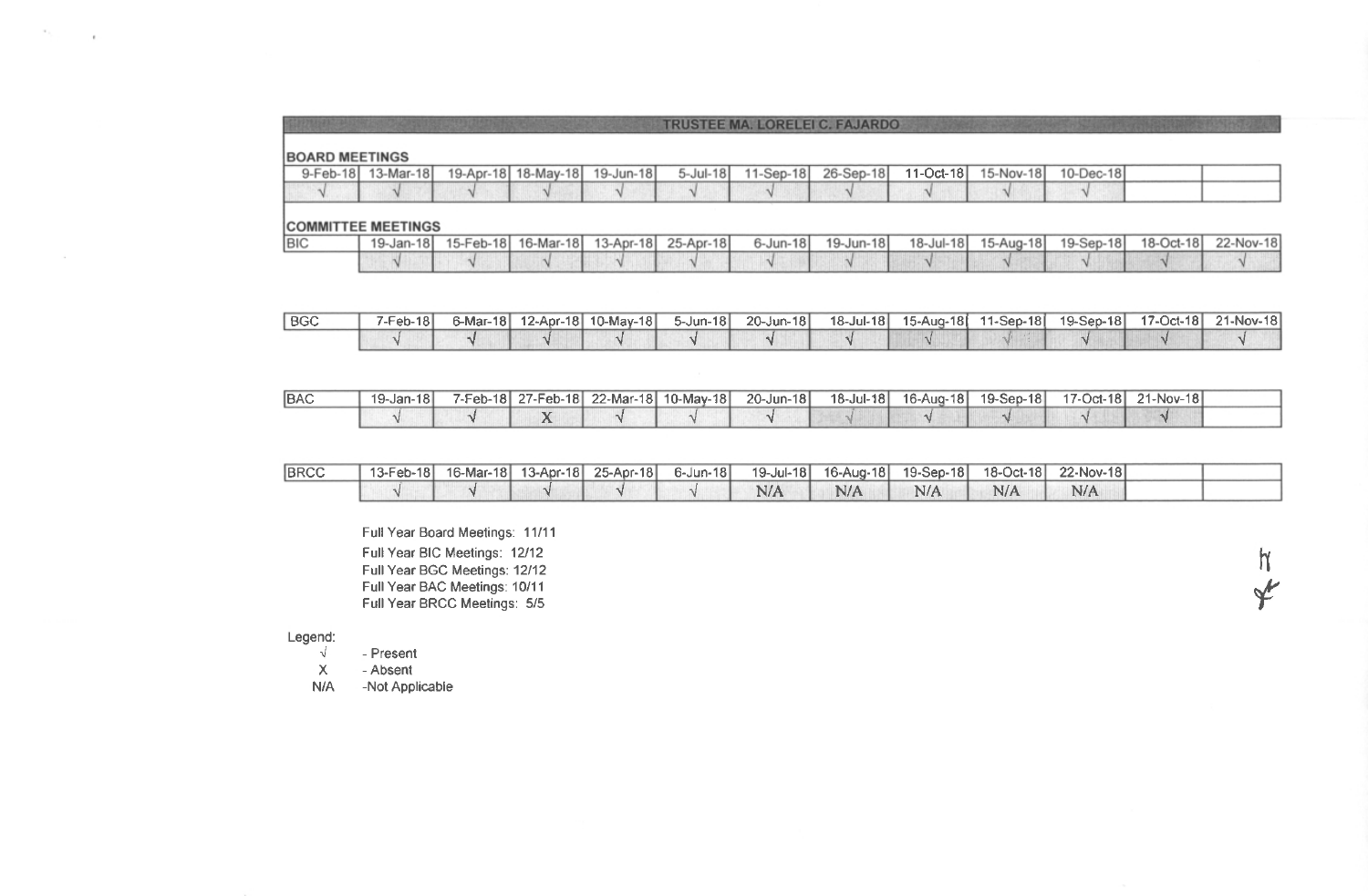|                       |           |  |                               |                 | TRUSTEE CRISOSTOMO G. GOTLADERA |           |             |            |            |  |
|-----------------------|-----------|--|-------------------------------|-----------------|---------------------------------|-----------|-------------|------------|------------|--|
| <b>BOARD MEETINGS</b> |           |  |                               |                 |                                 |           |             |            |            |  |
| 9-Feb-18 1            | 13-Mar-18 |  | 19-Apr-18 18-May-18 19-Jun-18 | $5 -$ Jul $-18$ | 11-Sep-18                       | 26-Sep-18 | $11-Oct-18$ | 11/15/2018 | 12/10/2018 |  |
|                       |           |  |                               |                 |                                 |           |             |            |            |  |
|                       |           |  |                               |                 |                                 |           |             |            |            |  |

# **COMMITTEE MEETINGS**

 $\mathcal{F}_{\mathcal{N}}$  .

| <b>BGC</b> | <sup>7</sup> -Feb-18 |  | 6-Mar-18  12-Apr-18  10-May-18  5-Jun-18 | 20-Jun-18 | 18-Jul-18 15-Aug-18 11-Sep-18 19-Sep-18 17-Oct-18 21-Nov-18 |  |  |
|------------|----------------------|--|------------------------------------------|-----------|-------------------------------------------------------------|--|--|
|            | N/A                  |  |                                          |           |                                                             |  |  |

| <b>BIC</b> | 19-Jan-18 | 15-Feb-18   16-Mar-18   13-Apr-18   25-Apr-18 |  | 6-Jun-181 | 19-Jun-181 |  | $19-Sep-18$ | 18-Oct-18 | 22-Nov-18 |
|------------|-----------|-----------------------------------------------|--|-----------|------------|--|-------------|-----------|-----------|
|            |           |                                               |  |           |            |  |             |           |           |

| <b>BRCC</b> |  |  |  | 13-Feb-18 16-Mar-18 13-Apr-18 25-Apr-18 6-Jun-18 19-Jul-18 16-Aug-18 19-Sep-18 18-Oct-18 22-Nov-18 |  |  |
|-------------|--|--|--|----------------------------------------------------------------------------------------------------|--|--|
|             |  |  |  |                                                                                                    |  |  |

 $\vert$  $\rightarrow$ 

Full Year Board Meetings: 11/11 Full Year BGC Meetings: I1111 Full Year BIC Meelings: 11l11 Full Year BRCC Meetings: 10/10

#### Legend:

 $\mathbf{I}$ 

 $\sqrt{}$ - Presenl

X - Absent